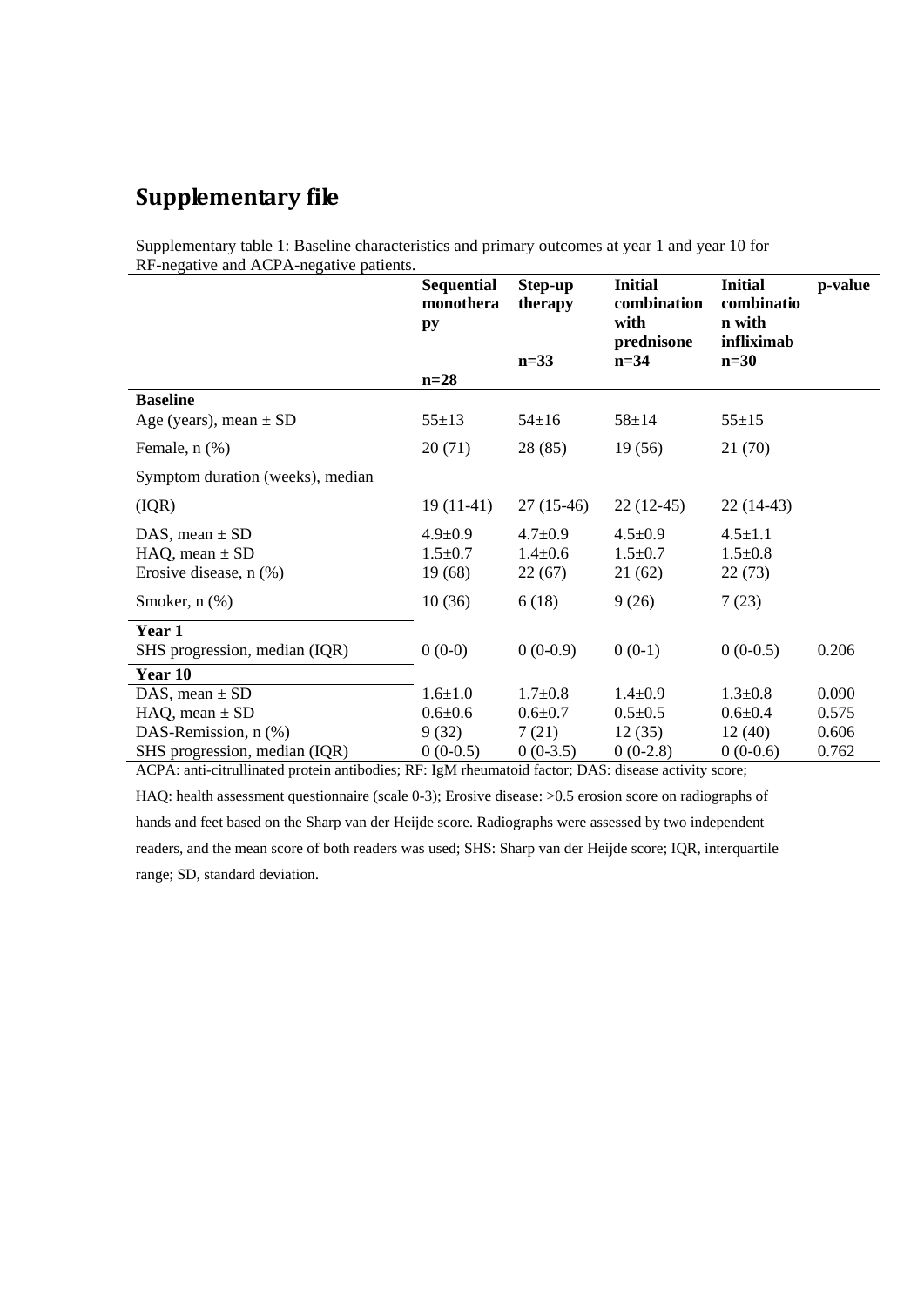|                           | <b>Sequential</b><br>monotherapy | Step-up<br>therapy | <b>Initial</b><br>combination<br>with<br>prednisone | <b>Initial</b><br>combination<br>with<br>infliximab | p-value |
|---------------------------|----------------------------------|--------------------|-----------------------------------------------------|-----------------------------------------------------|---------|
|                           | $n=28$                           | $n=33$             | $n = 34$                                            | $n=30$                                              |         |
| $HAQ$ , mean $\pm$ SD     |                                  |                    |                                                     |                                                     |         |
| 3 months                  | $1.04\pm0.69$                    | $1.06\pm0.69$      | $0.74 \pm 0.63$                                     | $0.65 \pm 0.53$                                     | 0.024   |
| 6 months                  | $0.92 \pm 0.77$                  | $0.88 \pm 0.69$    | $0.58 \pm 0.52$                                     | $0.60 \pm 0.60$                                     | 0.076   |
| 9 months                  | $0.88 \pm 0.70$                  | $0.79 \pm 0.81$    | $0.63 \pm 0.57$                                     | $0.57 \pm 0.50$                                     | 0.258   |
| 12 months                 | $0.75 \pm 0.71$                  | $0.70 \pm 0.81$    | $0.61 \pm 0.57$                                     | $0.51 \pm 0.48$                                     | 0.531   |
| DAS-remission, $n$ $(\%)$ |                                  |                    |                                                     |                                                     |         |
| 3 months                  | 1(4)                             | 1(3)               | 3(9)                                                | 4(13)                                               | 0.417   |
| 6 months                  | 5(18)                            | 6(18)              | 8(24)                                               | 8(27)                                               | 0.806   |
| 9 months                  | 5(18)                            | 6(18)              | 6(18)                                               | 11(37)                                              | 0.210   |
| 12 months                 | 9(32)                            | 8(24)              | 9(27)                                               | 11(37)                                              | 0.805   |
| $\sim$                    |                                  | <b>DDJ</b> T 1 5 1 |                                                     |                                                     |         |

| Supplementary table 2: Functional ability and DAS-remission percentages during the first year |  |  |
|-----------------------------------------------------------------------------------------------|--|--|
| for RF-negative and ACPA-negative patients according to the 4 strategy arms.                  |  |  |

ACPA: anti-citrullinated protein antibodies; RF: IgM rheumatoid factor; DAS: disease activity score;

HAQ: health assessment questionnaire (scale 0-3).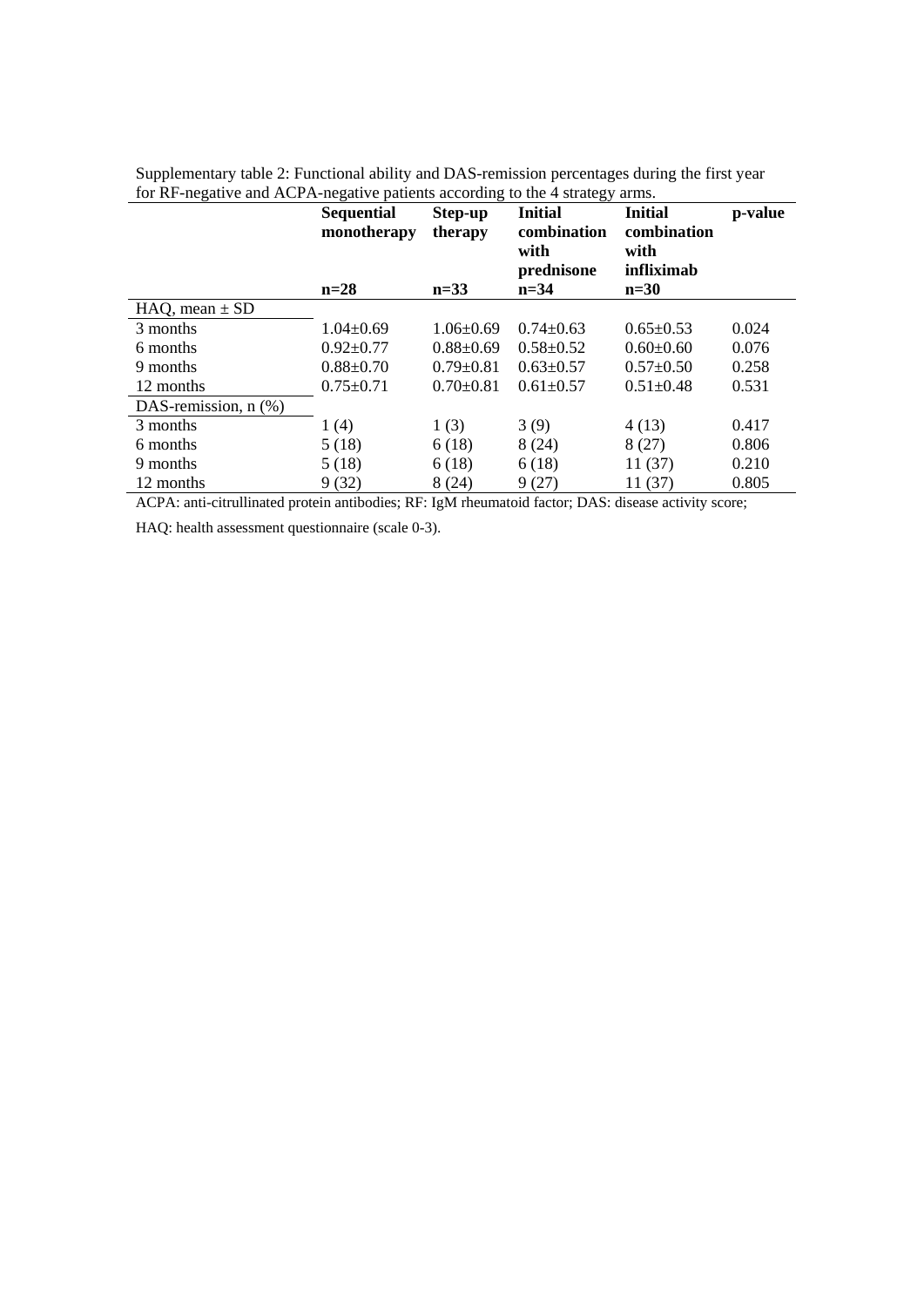|                           | <b>Combination</b><br>Monotherapy<br>therapy |                 |         |
|---------------------------|----------------------------------------------|-----------------|---------|
|                           | $n=61$                                       | $n=64$          | p-value |
| $HAQ$ , mean $\pm SD$     |                                              |                 |         |
| baseline                  | $1.5 \pm 0.6$                                | $1.5 \pm 1.7$   | 0.934   |
| 3 months                  | $1.05 \pm 0.68$                              | $0.70 \pm 0.58$ | 0.003   |
| 6 months                  | $0.90 \pm 0.72$                              | $0.59 \pm 0.58$ | 0.010   |
| 9 months                  | $0.83 \pm 0.75$                              | $0.60 \pm 0.53$ | 0.055   |
| 12 months                 | $0.73 \pm 0.76$                              | $0.56 \pm 0.53$ | 0.188   |
| DAS-remission, $n$ $(\%)$ |                                              |                 |         |
| 3 months                  | 2(3)                                         | 7(11)           | 0.166   |
| 6 months                  | 11(18)                                       | 16(25)          | 0.370   |
| 9 months                  | 11(18)                                       | 17(27)          | 0.252   |
| 12 months                 | 17(28)                                       | 20(31)          | 0.824   |

Supplementary table 3: Functional ability and DAS-remission percentages during the first year for RF-negative and ACPA-negative patients according to monotherapy and combination therapy.

ACPA: anti-citrullinated protein antibodies; RF: IgM rheumatoid factor; DAS: disease activity score; HAQ: health assessment questionnaire (scale 0-3).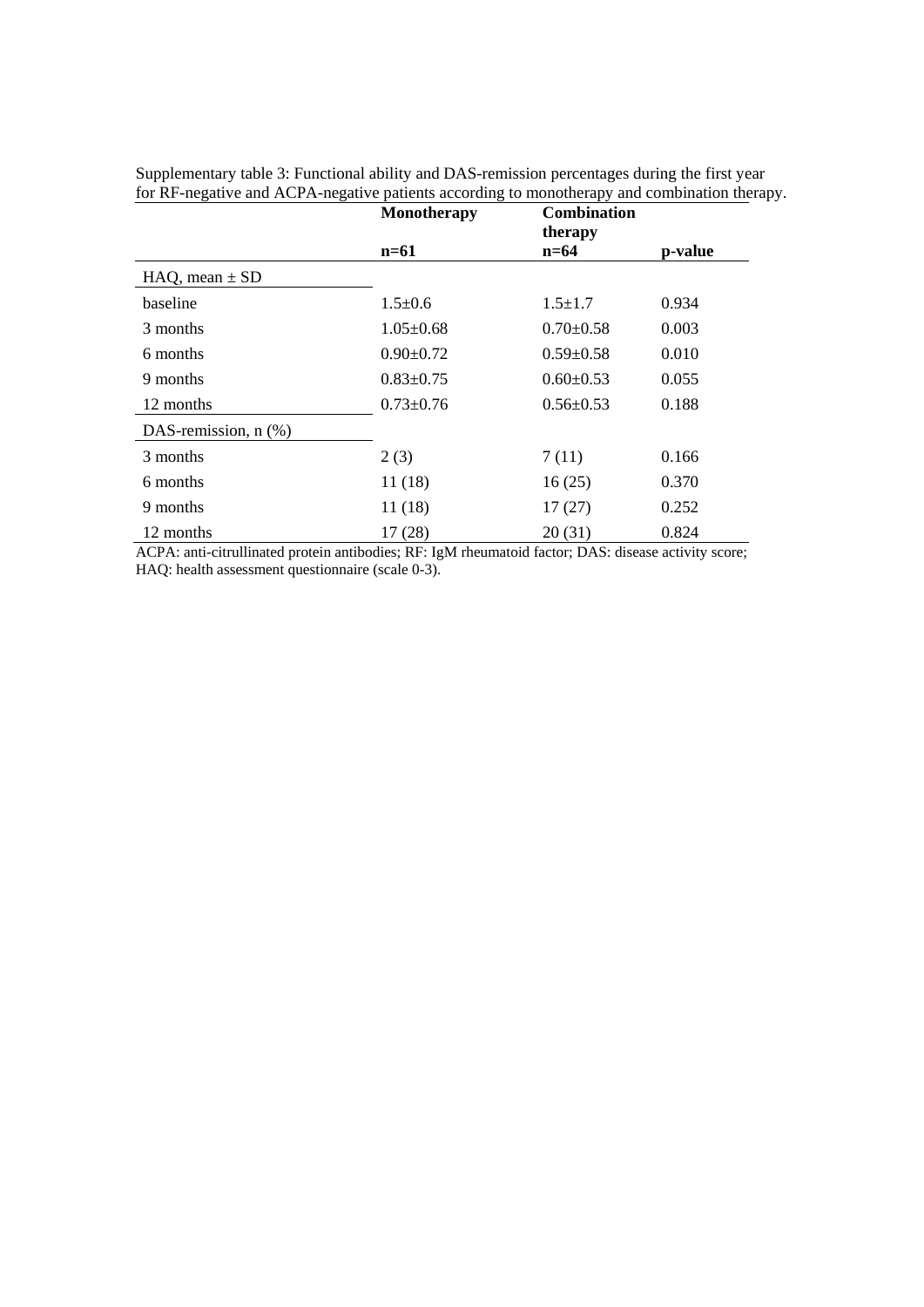|            | <b>Failure on</b> | <b>Failure on</b> |                       |                          |
|------------|-------------------|-------------------|-----------------------|--------------------------|
|            | MTX at 3          | MTX at 6          | <b>Failure on SSA</b> | <b>Failure on step 3</b> |
|            | months            | months            | at 9 months           | at 12 months             |
|            | 15 mg weekly      | 25 mg weekly      |                       |                          |
|            | $N=64$            | $N=36$            | $N=33$                | $N=21$                   |
| <b>SJC</b> | $9(4-14)$         | $9(4-12)$         | $6(2-10)$             | $4(3-11)$                |
| <b>TJC</b> | $11(7-16)$        | $12(8-17)$        | $9(5-17)$             | $10(7-16)$               |
| <b>ESR</b> | $22(12-32)$       | $20(13-29)$       | $20(14-41)$           | $21(12-24)$              |
| <b>VAS</b> | $37(20-51)$       | $47(26-55)$       | 48 (25-69)            | $40(20-65)$              |

Supplementary table 4: Components of the disease activity score in patients who failed on the treatment steps in strategy arms 1 and 2, both starting with methotrexate monotherany

Numbers indicate median (interquartile range).

SJC: 44 swollen joint count; TJC: tender joint count (Ritchie articular index); ESR: erythrocyte sedimentation rate; VAS: patient's assessment of global health on a visual analogue scale (0-100 mm); MTX: methotrexate monotherapy; SSA: sulfasalazine (switching to SSA monotherapy in strategy arm 1, adding SSA to MTX in strategy arm 2); Step 3: leflunomide in strategy arm 1, adding hydroxychloroquine to MTX and SSA in strategy arm 2.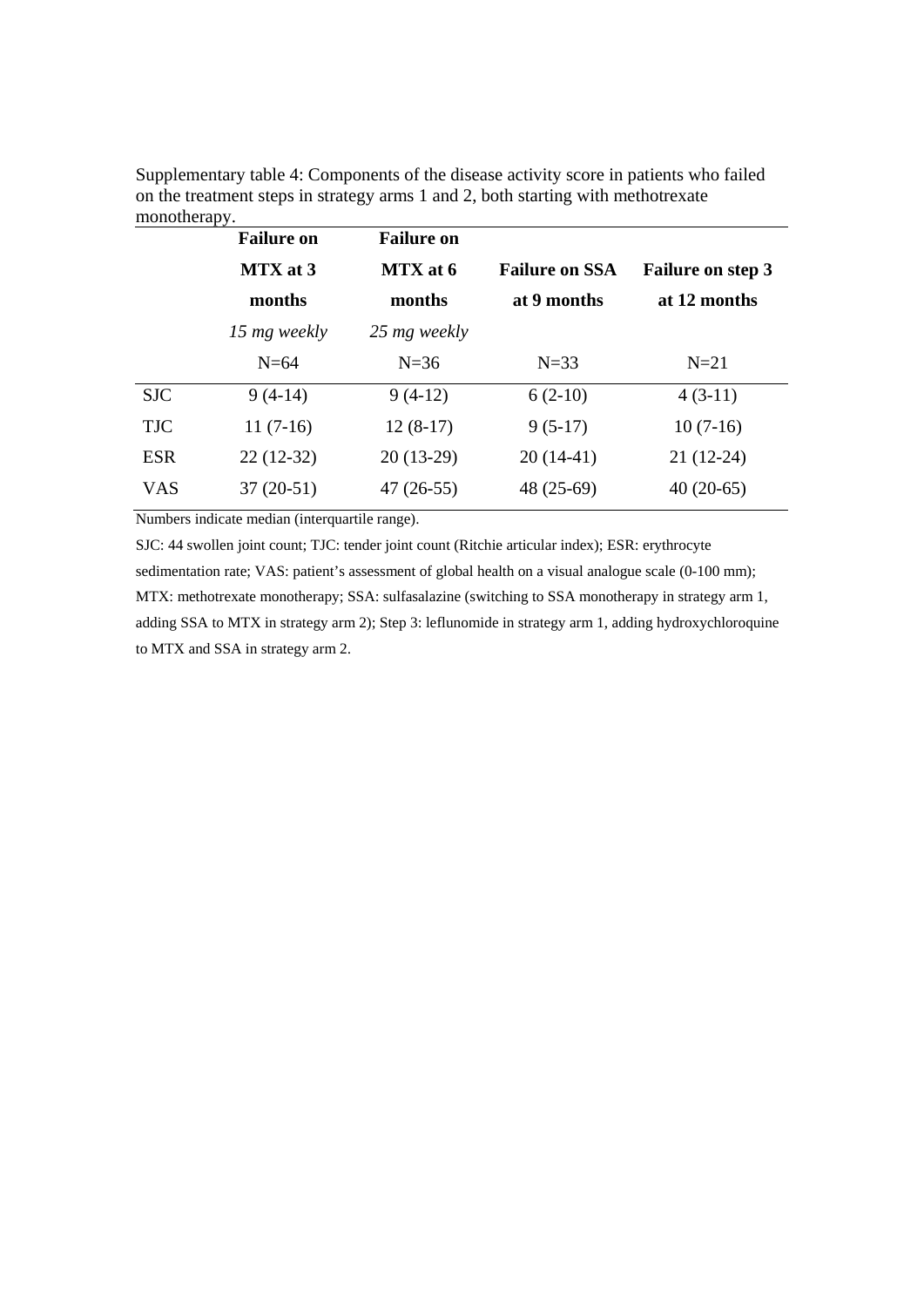Supplementary figure 1: Flowchart of randomization arm 3 (initial combination with methotrexate, sulphasalazine and prednisone ) during year 1 and 2 of follow-up, stratified for ACPA-status.



ACPA, anti-citrullinated protein antibodies; DMARD, disease-modifying antirheumaric drugs; MTX, methotrexate; pred, prednisone; SSA, sulphasalazine